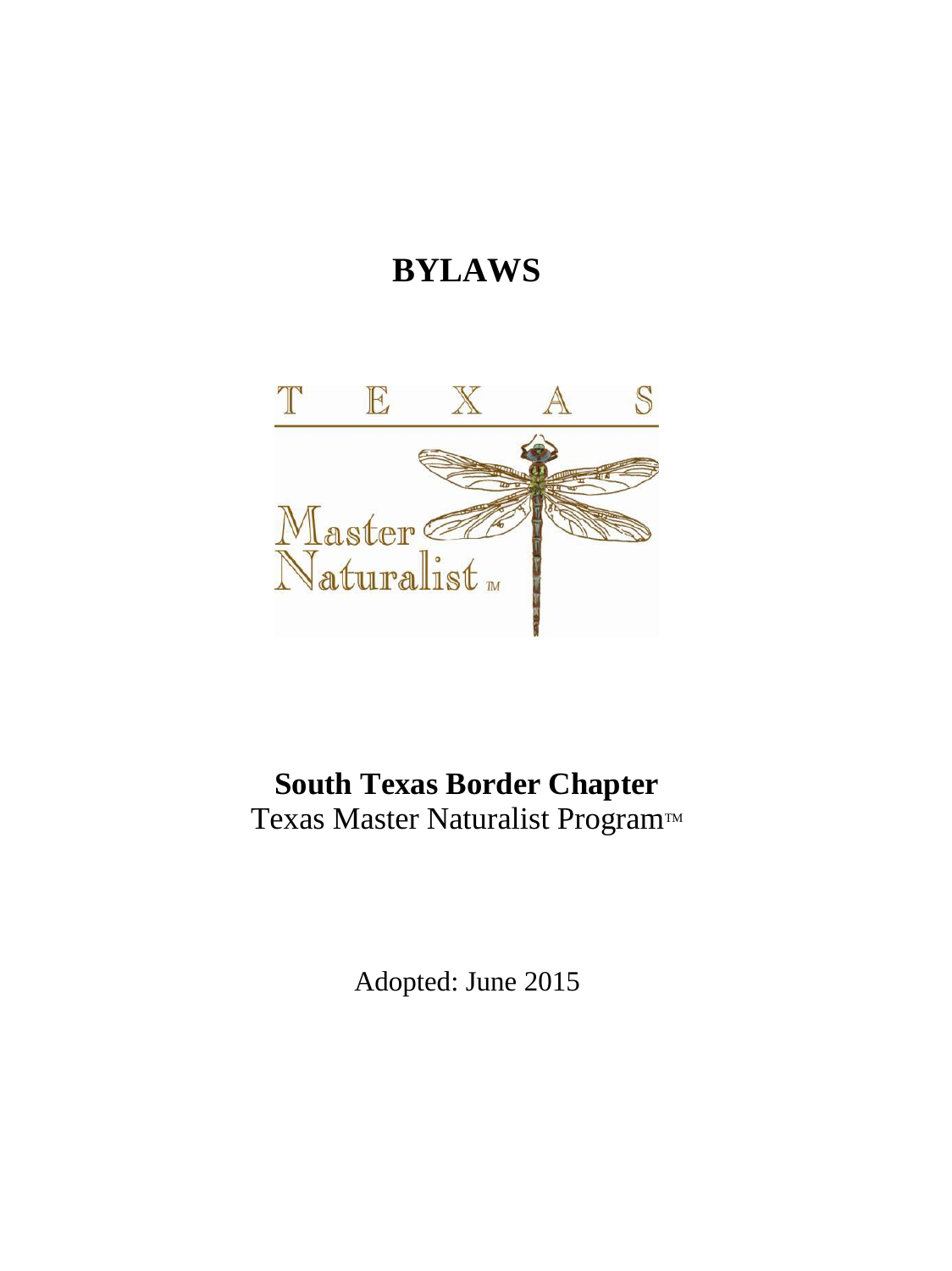# BYLAWS Table of Contents

ARTICLE I, Chapter Relation to State Program/Organization

ARTICLE II, Chapter Sponsors, Partners and Donors

ARTICLE III, Purpose

ARTICLE IV, Membership

ARTICLE V, Officers and Other Board Members

ARTICLE VI, Board of Directors and Executive Committee

ARTICLE VII, Meetings

- ARTICLE VIII, Compliance with Master Naturalist Code of Ethics and Standards of Conduct
- ARTICLE IX, Financial Controls

ARTICLE X, Adoption and Amendment of Bylaws

ARTICLE XI, Dissolution

Addendum for 501 (c) (3) Chapters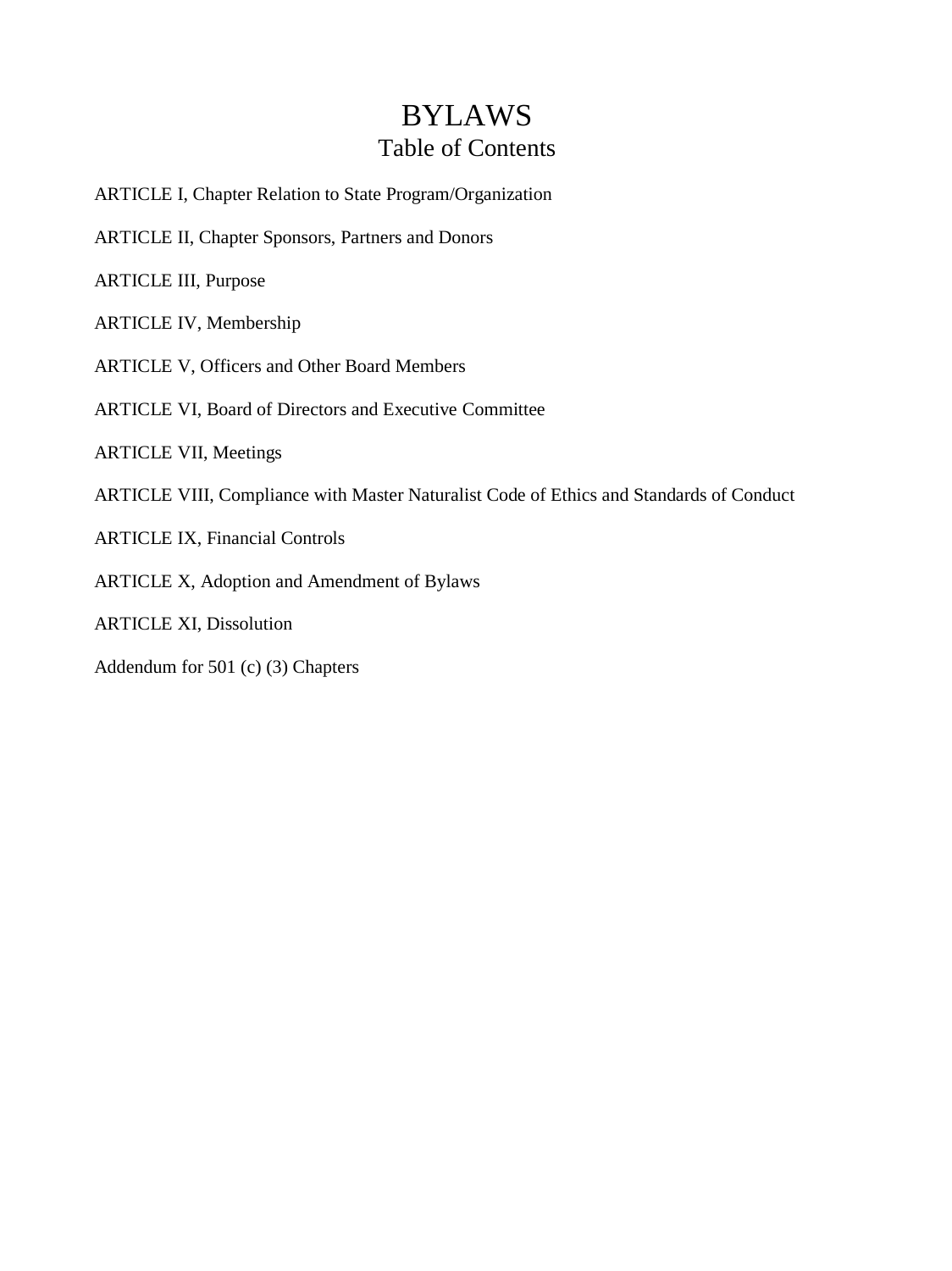# BYLAWS South Texas Border Chapter Texas Master Naturalist Program

# **ARTICLE I** Chapter Relation to State Program/Organization

- A. Parent Organization. The parent organization is the Texas Master Naturalist Program™ or "State Program".
- B. State Program Sponsors. Sponsors for the statewide Texas Master Naturalist volunteer program are the Texas Parks & Wildlife Department and Texas A&M AgriLife Extension. Sponsors in the Texas Master Naturalist program are those agencies or organizations taking responsibility for the state and local Chapter.
- C. State Committee Role. The State Committee is comprised of Certified Texas Master Naturalist volunteers and employees of the Texas Parks & Wildlife Department and Texas A&M AgriLife Extension. The State Committee sets the minimum standards and curriculum requirements of the statewide program. The Committee also reviews and approves new Chapter development and educational curriculum.
- D. Texas Master Naturalist State Coordinator Role. The Texas Master Naturalist State Coordinator manages the day to day activities of the State Program and provides guidance to all chapters and assists new chapters to become operational. The Coordinator has oversight authority to oversee and audit any Texas Master Naturalist Chapters' practices and procedures for compliance to State Documents and may exercise appropriate remedial action as required up to and including disbanding the offending Chapter.
- E. Commitment to Texas Master Naturalist State Program Requirements. In return for the general supervision, guidance, supplies, resources, and cooperative helpfulness afforded by the statewide Texas Master Naturalist Program a Chapter of the Master Naturalist Program agrees to comply with all requirements, guidelines, and standards and to produce and submit an annual report conforming to the standards set forth by the TMN State Committee.
- F. Bylaws Compliance. All Texas Master Naturalist Chapters must adopt Chapter Bylaws using only the language specified in the State Bylaws Template selecting two Chapter specific options, 1) concerning the 'Term of Officers' (see Bylaws, Article V, G.) and 2) the Addendum for 501 (c) (3) Chapters. Chapter Bylaws adoptions and amendments must meet the procedures stated in Article X, Adoption and Amendment of Bylaws.
- G. Revocation Compliance. In the event this chapter ceases to follow Master Naturalist state program guidelines the Chapter agrees to abide by revocation of the chapter's Charter along with the right to use the Texas Master Naturalist name, title and trademarks.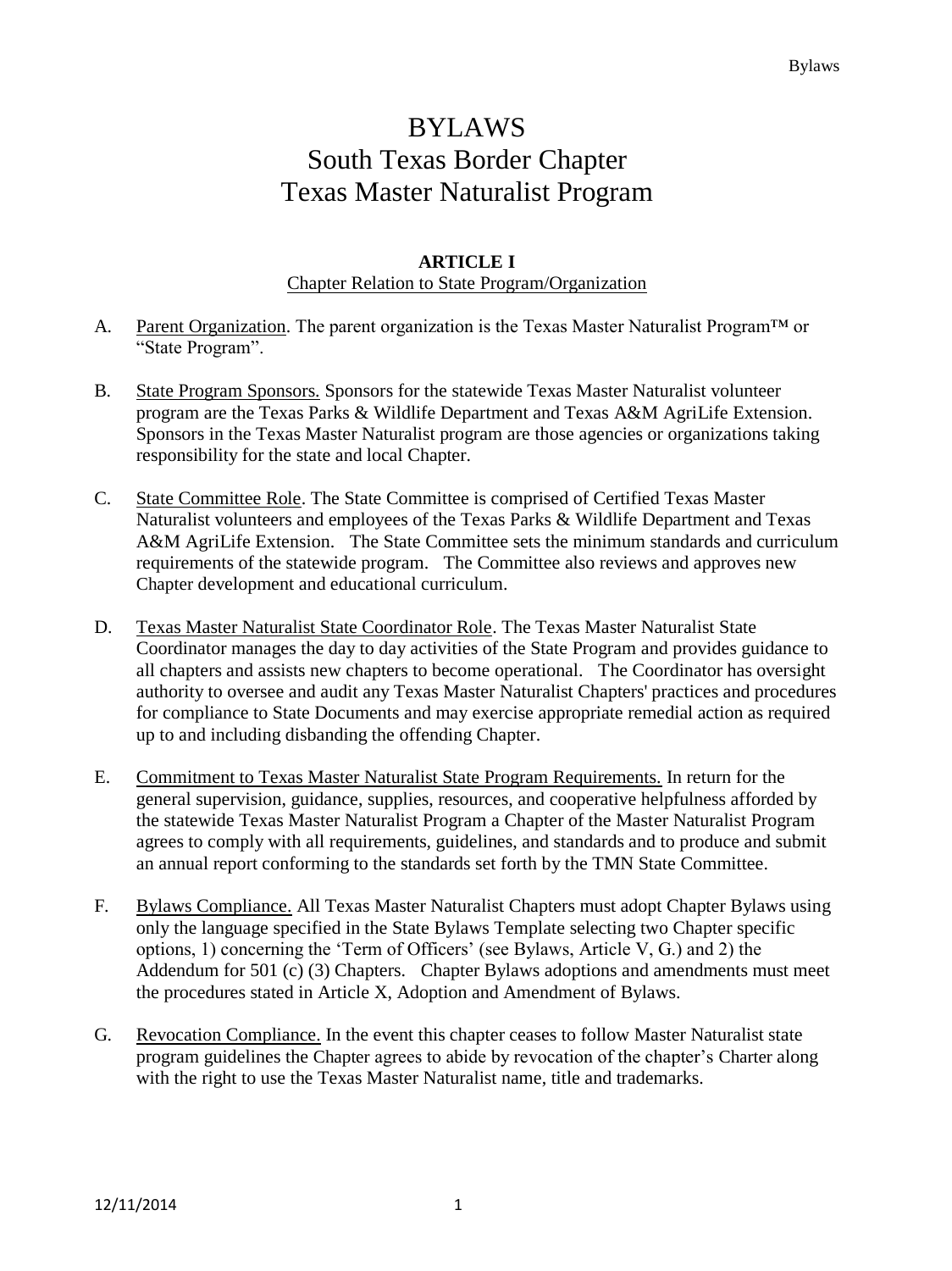#### **ARTICLE II** Chapter Sponsors, Partners and Donors

- A. Chapter Sponsors. Chapter Sponsors for a Chapter of the Texas Master Naturalist program are permanent and committed to a long-term relationship with the Chapter. Chapter sponsors provide advisors to the chapter. Local Chapter sponsors have been identified through the Chapter's Charter Application.
- B. Partners. Partners for a Chapter of the Texas Master Naturalist program are providers of resources in exchange for volunteer service. Partners and the resources provided for a Chapter of the Texas Master Naturalist program are outlined in the Chapter's Annual Report to the State Program Office and the State Committee. Partners for the local Chapter may change on a regular basis depending on the project needs of the community and the resource needs of the Chapter.
- C. Donors. Donors of a Chapter of the Texas Master Naturalist program are those businesses, organizations or persons giving, donating or presenting money or supplies for Chapter activities for no return compensation from the Chapter. Donors and their donations are reported through the Chapter's annual report to the State Program Office and the TMN State Committee.

## **ARTICLE III** Purpose

- A. Overall Purpose. A Chapter is not organized for profit, nor shall any of its net earnings inure in whole or in part to members, employees, or other individuals. In support of the Texas Parks & Wildlife Department and Texas A&M AgriLife Extension, this Chapter shall be an educational, non-profit, volunteer organization dedicated to fulfilling the state program's mission to develop a corps of well-informed volunteers to provide education, outreach, and service dedicated to the beneficial management of natural resources and natural areas within their communities for the State of Texas with objectives of the following:
	- 1. Natural Resource Service. To provide, promote and fulfill volunteer service while recognizing and utilizing sound natural resource management, enhancement and conservation practices in accordance with the partners' and program's mission.
	- 2. Public Understanding. To improve public understanding of natural resource ecology and management by developing a pool of local knowledge about natural resource ecology that can be used to enhance education efforts within local communities.
	- 3. Enhance Education and Outreach. To enhance existing natural resources education and outreach activities by providing natural resources training at the local level, thereby developing a supply of dedicated and informed volunteers.
	- 4. Volunteer Network. To develop a Texas Master Naturalist volunteer network that can be self-sufficient.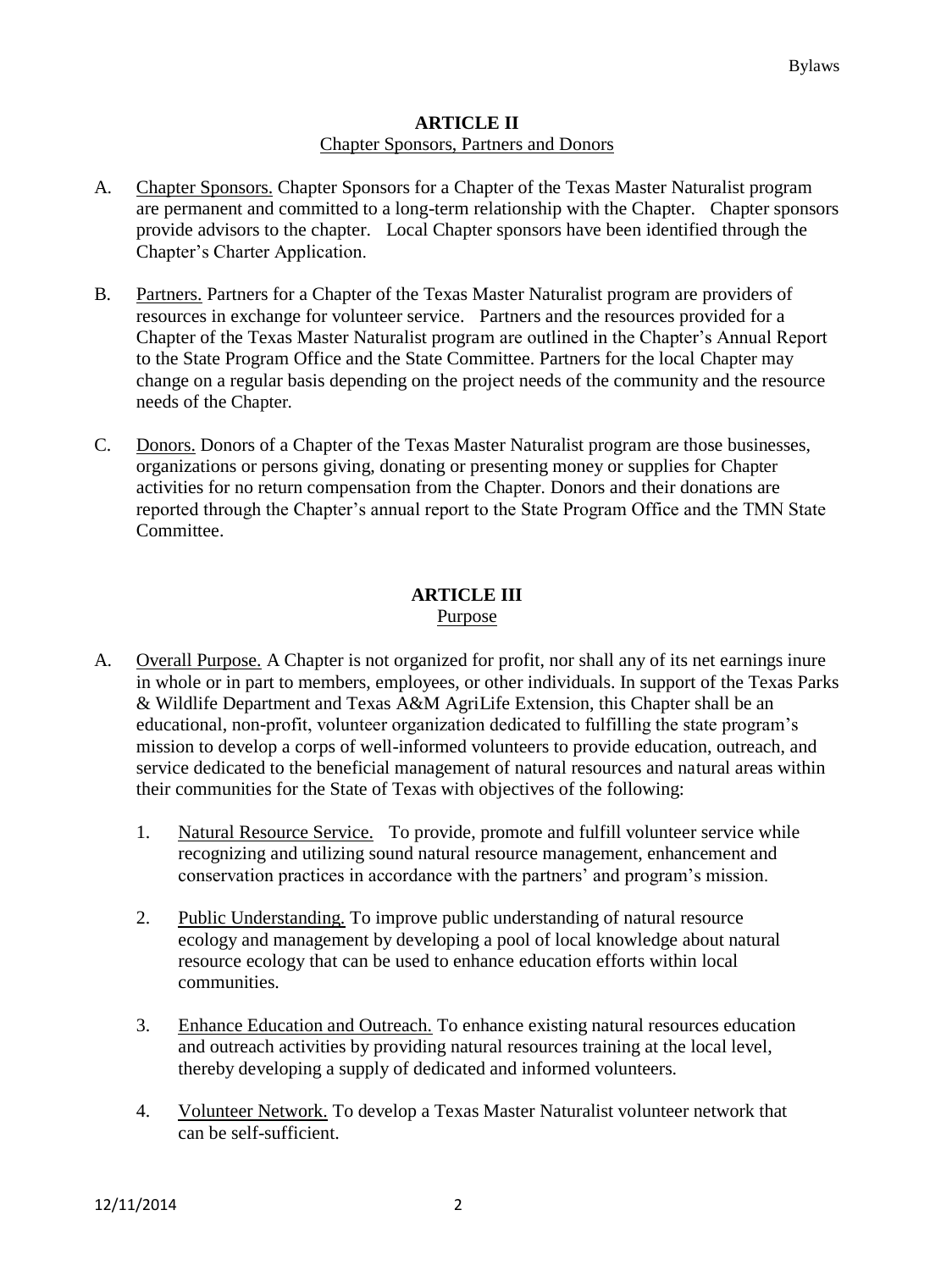B. Advocacy Prohibition. No part of the activities of the Chapter shall be devoted to advocacy, lobbying, politically or privately promoting issues, agendas or businesses and personal endeavors, by propaganda or otherwise, using the Master Naturalist name or themselves as a Texas Master Naturalist.

#### **ARTICLE IV** Membership

#### A. Membership Requirements

- 1. Minimum Statewide Requirements. Membership in the Chapter shall be achieved by completing the Texas Master Naturalist State minimum requirements of 40 hours of combined classroom and field experiences, 8 hours of Advanced Training and 40 hours of volunteer service. (Reference 'Master Naturalist™ Program ', Chapter Management Guidelines, Requirements section)
- 2. Membership in the Chapter is open to qualifying individuals regardless of race, age (must be 18 years of age or older), sex, religion, disability, or national origin.
- B. Member Categories
	- 1. Texas Master Naturalist Member-in-Training. Volunteer Participant of an official class from the first day of class to the end of the training period continuing until the Trainee has completed the Chapter Training requirements.
	- 2. Texas Master Naturalist Pledge. Volunteer Participant who has completed the Chapter Training requirements and has yet to complete the State or Chapter minimum Certification requirements for advanced training and volunteer service to become 'Certified' within the calendar year following the end of the training period.
	- 3. Certified Texas Master Naturalist. Volunteer or previously Certified Texas Master Naturalist who has completed the State or Chapter minimum Certification requirements (Reference 'Master NaturalistTM Program', *Chapter Management Guidelines*, Certification section) for advanced training and volunteer service hours for the year.
	- 4. Texas Master Naturalist Member. Volunteer who has previously been a Certified Texas Master Naturalist but has not yet to complete the required volunteer service of 40 hours, and an additional 8 hours of Advanced Training toward re-certification requirements for more than one year.
- C. Voting Membership. Voting membership in the Chapter shall be extended to Texas Master Naturalist Member-in-Training, Texas Master Naturalist Pledge, Certified Texas Master Naturalists, and Texas Master Naturalist Members in "Good Standing" for the current fiscal year. "Good Standing" is defined as current in dues, if required, and in compliance with Master Naturalist Code of Ethics and Standards of Conduct.
- D. Honorary Membership. An Honorary Texas Master Naturalist is a person who has made a substantial contribution to the furtherance of the activities of the Chapter. The candidate typically is not a Texas Master Naturalist. Honorary Members shall be entitled to all of the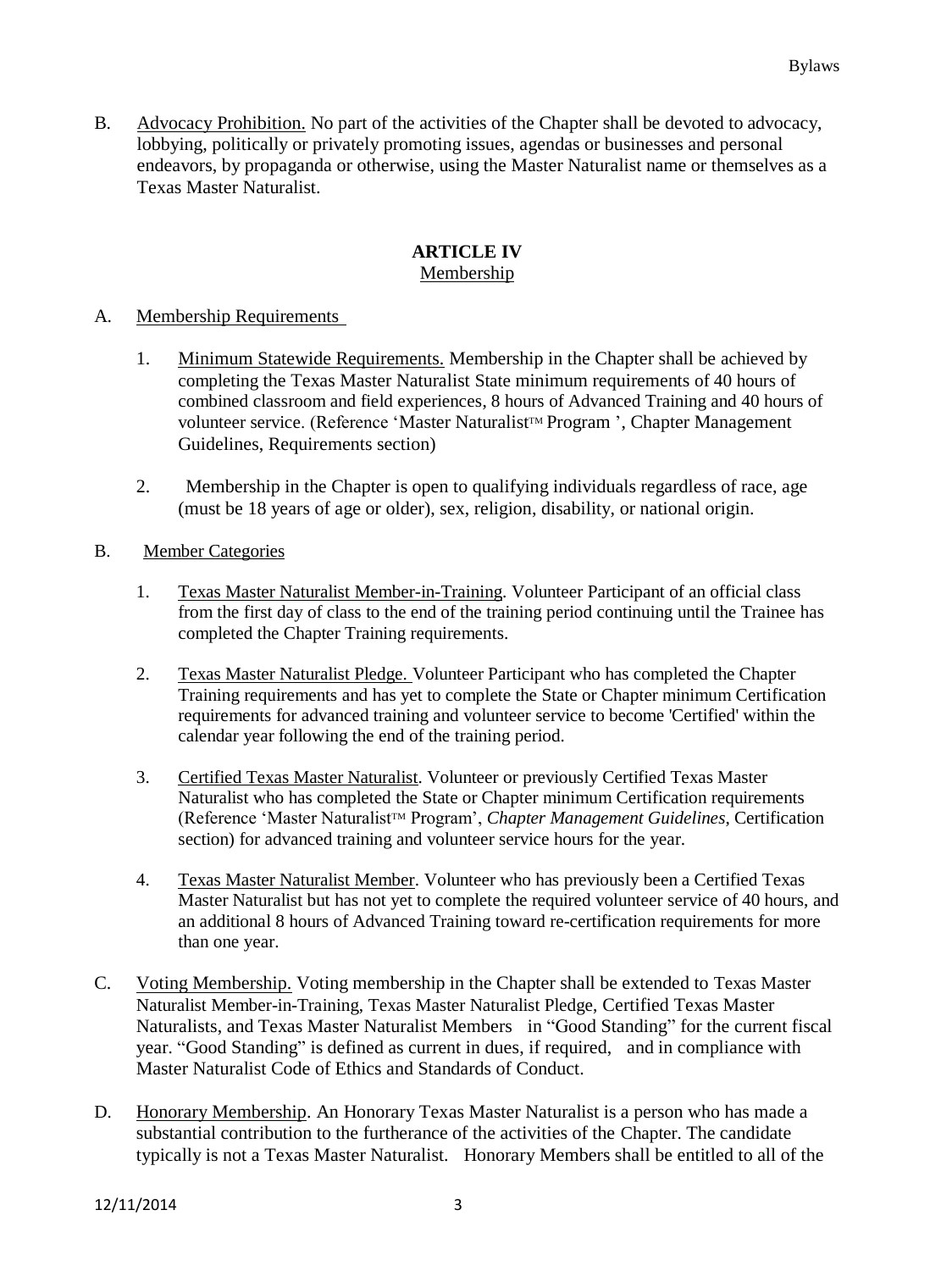privileges as a Texas Master Naturalist Member of the Chapter without payment of dues, including the right to vote as a Member of the Chapter.

The names of candidates for Honorary Membership may be submitted, by any Chapter Member, to the Chapter Board for approval. With Board approval, the candidate for Honorary Membership will be placed before the general membership for a vote. Honorary members shall be selected by the affirmative two-thirds voice vote of the membership present at any General Membership Meeting..

- E. Disciplinary Action or Termination
	- 1. Voluntary Termination. A member may voluntarily terminate membership in the Master Naturalist program by written communication to the Chapter Board of Directors.
	- 2. Disciplinary Action or Removal. Removal of a member from the membership roll or disciplinary action of a member shall follow the Master Naturalist<sup>TM</sup> program Chapter Management Guidelines section on Policy and Procedures for the Disciplining and/or Removal of Members.
- F. Membership Transfer. Transfer to or from the Chapter should follow the Master Naturalist<sup>TM</sup> program Chapter Management Guidelines section of Membership Transfer.
- G. Multiple Chapter Membership. Membership in Multiple Chapters is not permitted.

# **ARTICLE V**

# Officers and Other Board Members

- A. Officers. The Officers of the Chapter shall be the President, Vice President, Secretary, and Treasurer. The Officers shall be elected by the Chapter membership at the last General Membership Meeting of the calendar year.
- B. Chapter Advisors.
	- 1. Home Base. Advisors are typically staff members of the Texas Parks & Wildlife Department and/or Texas A&M AgriLife Extension.
	- 2. Board Membership and Vacancies. Chapter Advisors are permanent members of the Board. When a vacancy arises in an Advisor position, the replacement is selected collaboratively between the TMN state coordinator, the Chapter President and the exiting Advisor.
	- 3. Duties.
		- a. Assists the Chapter in upholding the missions, goals, objectives, operational framework and activities of their respective agency/organization and the Master Naturalist statewide program.
		- b. Ensures that the Chapter operates under the mission, goals and objectives of the Texas Parks & Wildlife Department and/or Texas A&M AgriLife Extension.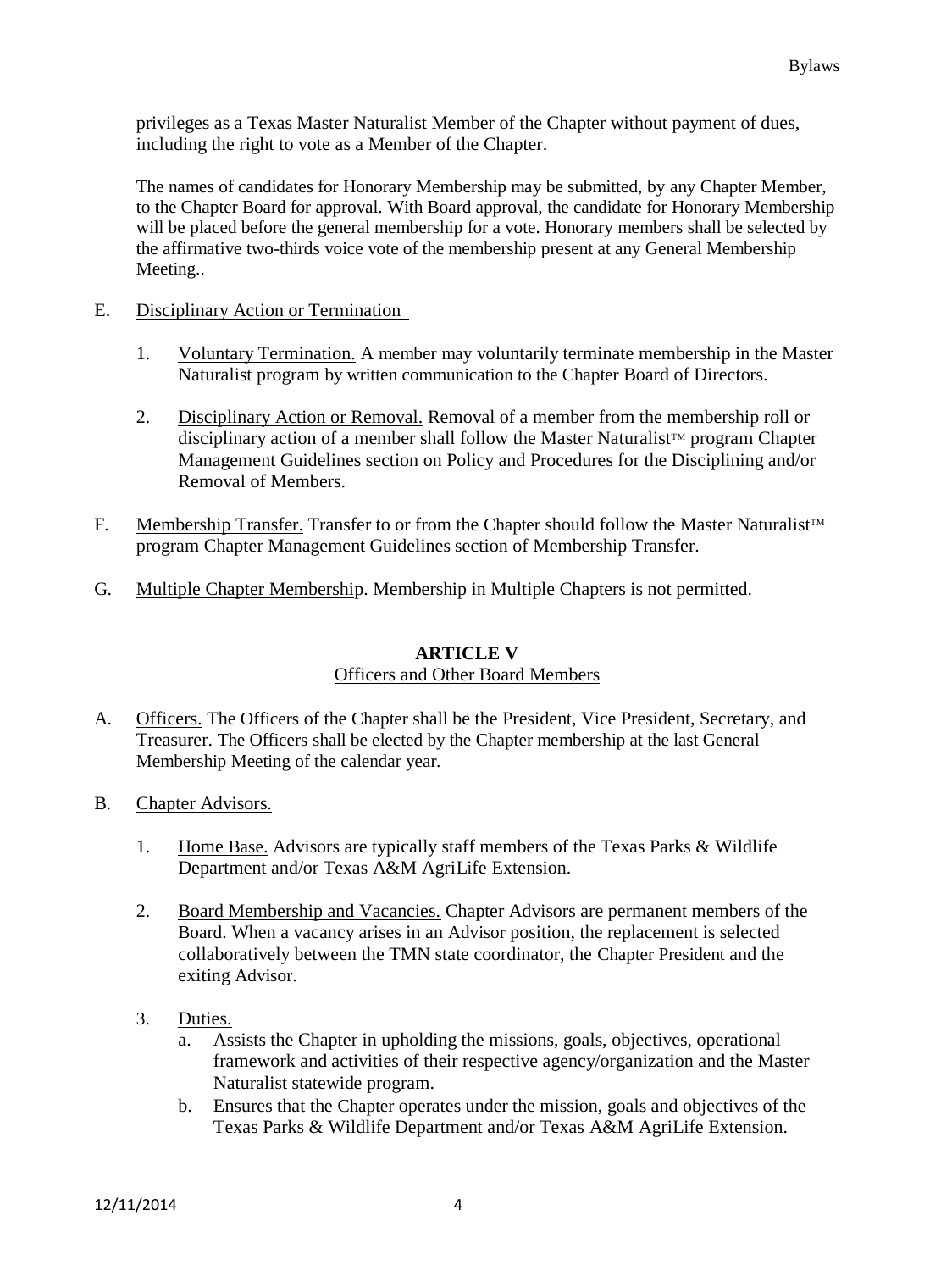- C. State Representative Duties
	- 1. Represent the Chapter in State level matters of the Texas Master Naturalist program
	- 2. Attend the semi-annual State Volunteer Representatives Council meetings.
- D. Other Board Members. Other Board Members must include the Past-President position and other Board Members as required in the Chapter Operating Handbook.
- E. Election of Officers
	- 1. Officers Elected. The only elected positions are those of the Officers.
	- 2. Election Process
		- a. Nomination. The Officer Nominating Committee, chaired by the Past-President with a minimum of two additional ad-hoc members who are selected by the President with Board approval, shall submit a slate of candidates for Officers to the President. The President must publish the slate to the Chapter membership in writing 15 days prior to the last General Membership Meeting before the end of each calendar year.
		- b. State Coordination. The State Master Naturalist Coordinator(s) may provide oversight and additional input to an individual Chapter's nomination process.
		- c. Nominations from the Floor. Nominations for all positions will be accepted from the floor prior to a vote at the last General Membership Meeting of the calendar year.
		- d. Election. The election shall take place by secret ballot, or as stated in the local Chapter Operating Handbook, at the last General Membership Meeting of the calendar year and winners determined by a simple majority.
		- e. Single Candidate. If only one candidate is nominated for an office, that candidate may be elected by voice vote.
		- f. Assumption of Office. The newly elected Officers shall assume their duties within the month of January of the following calendar year.
- F. Appointment of Board Members
	- 1. Appointed Positions. All positions other than the Officers, Past-President and Advisors are appointed positions.
	- 2. New Class Director Appointment. The Officer Nominating Committee or an ad-hoc committee selected by the sitting President shall recommend candidate(s) for the New Class Director position to the sitting Board for confirmation following the last formal training class session of each year. The New Class Director shall assume his/her duties following appointment and confirmation by the sitting Board.
	- 3. Appointment Process for Board Members other than New Class Director
		- Recommendation of Candidates. The incoming President must recommend candidates for the appointed positions to the newly elected Officers following the last General Membership Meeting. The President may use the Officer Nominating Committee or may appoint a separate ad hoc committee to recommend candidates for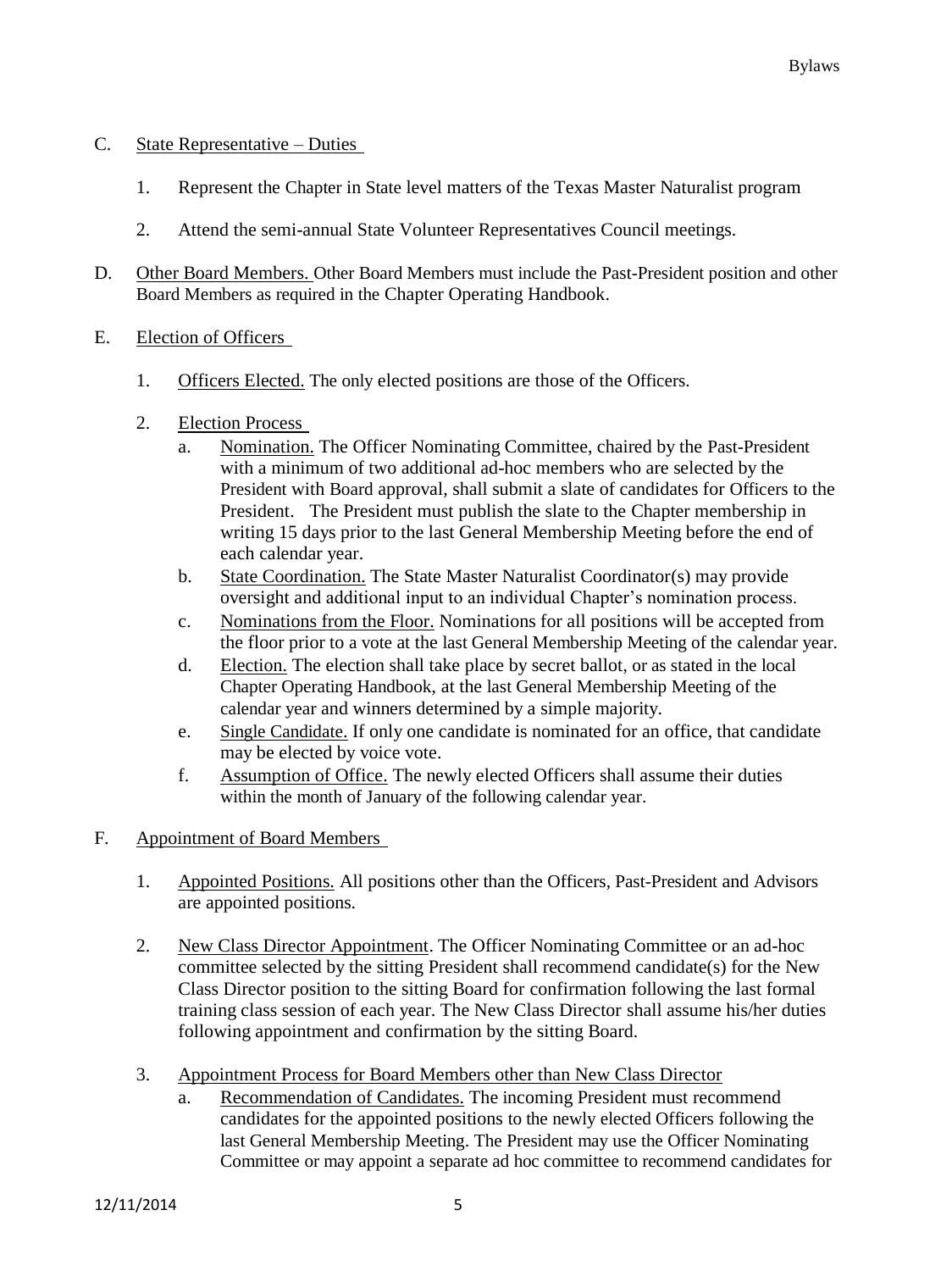his/her consideration.

- b. Selection. All appointed positions must be confirmed by a majority vote of the newly elected Officers, Past-President and Advisor(s) prior to the end of the calendar year in which they are elected.
- c. Assumption of Office. The newly appointed Board Members shall assume their duties within the month of January of the following calendar year.
- G. Terms and Limits. All members of the Board of Directors shall serve for a period of 12 months or a period of 24 months , and are eligible for re-election or re-appointment.
- H. Vacancies. If any Officer or other member(s) of the Board of Directors resigns or is unable to fulfill their duties of the office, the President shall select a slate of candidates qualified to fill the vacancy and be approved by a majority vote of the remaining Board members for the remaining unexpired term of the vacancy.
- I. Removal of Officers and Board Members.
	- 1. Attendance. Any Officer absent from three consecutive Board of Directors meetings without notice and/or excused absence shall be subject to removal by a simple majority vote of the Board of Directors. Any Board member other than an Officer absent from three consecutive Board of Directors meetings without notice and/or excused absence shall be subject to removal by a simple majority vote of the Officers of the Chapter.
	- 2. For Cause. Any Officer in serious malfeasance of their responsibilities or behavior inconsistent with the principles of the Texas Master Naturalist Chapter may be removed from office by a two-thirds vote of the remaining Board of Directors. Any Board member other than an Officer in serious malfeasance of their responsibilities or behavior inconsistent with the principles of the Texas Master Naturalist Chapter may be removed from office by a two-thirds vote of the Officers of the Chapter.

#### **ARTICLE VI** Board of Directors and Executive Committee

- A. Composition, Rights and Responsibilities
	- 1. Board Composition. The Board of Directors shall include the Officers, the State Representative, the Advisors and other Board members as shown in the local Chapter Operating Handbook.
	- 2. Authority. The Board of Directors shall have the power to conduct the business of the Chapter as defined in these Bylaws with the approval of the membership.
	- 3. Authority Boundaries. All resolutions and actions that do not fall within the assigned duties of the Board of Directors or are not assigned by these Bylaws will be presented to, and voted upon by a quorum of the general membership at a duly called and convened general membership meeting.
	- 4. Nomenclature. The term "Board" when used in these Bylaws in relation to any power or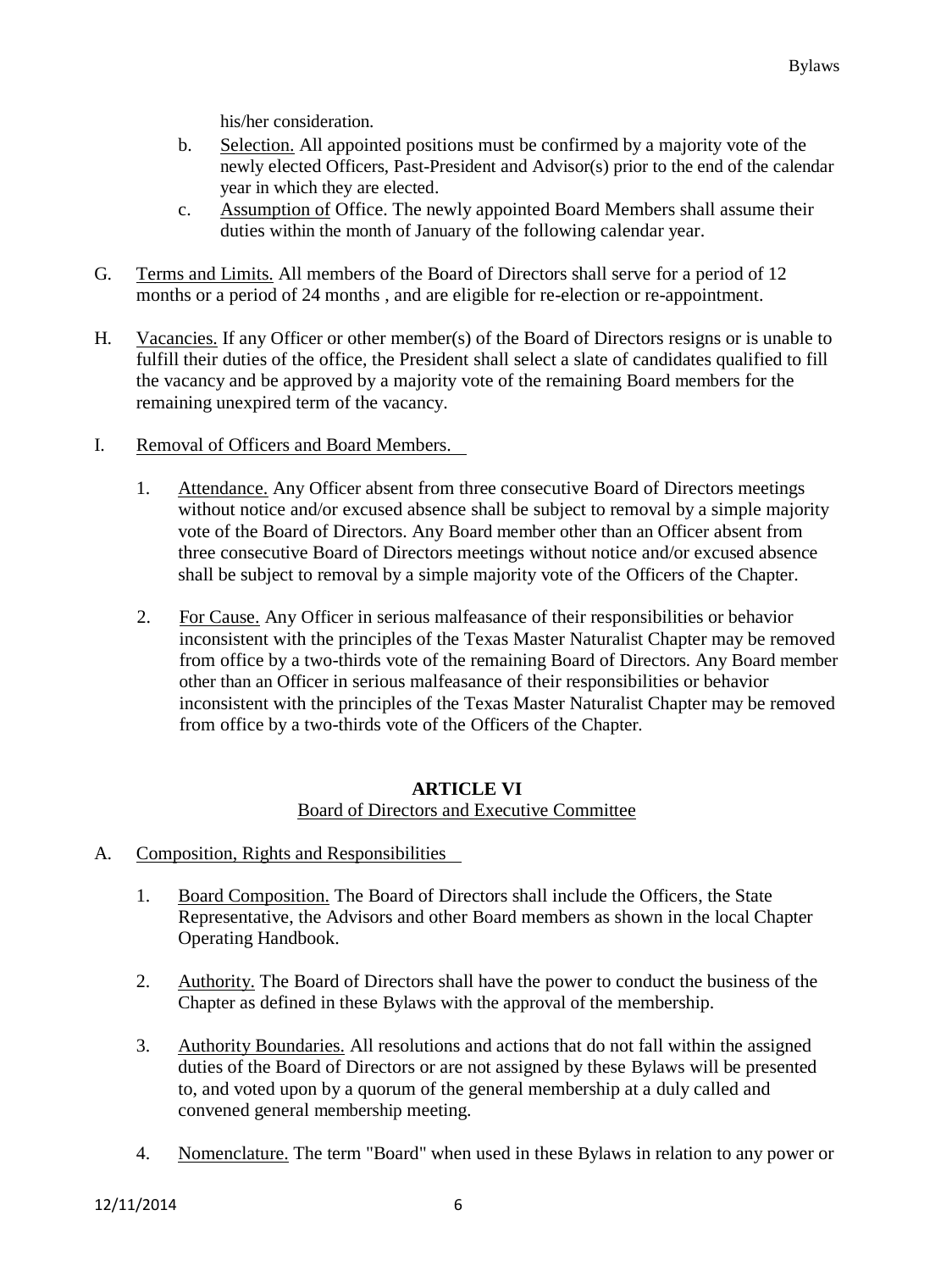duty requiring collective action, means "Board of Directors."

- 5. Eligibility. All Board members must be Texas Master Naturalist Members or Certified Texas Master Naturalists in "Good Standing" at the time of election. The only exception is that the Advisor(s) does not have to be a Texas Master Naturalist. "Good Standing" is defined as current in dues and in compliance with Master Naturalist Code of Ethics and Standards of Conduct.
- 6. Voting. All members of the Board have full voting privileges. Resolutions or actions of the Board of Directors shall be effective if passed by the majority vote (or 2/3rd if applicable) of those Board members present at a duly called and convened meeting of the Board of Directors, subject, however, to the quorum requirements listed in Article VII - "Meetings ".
- 7. Compensation. Board members will receive no compensation for serving on the Board other than expenses that are approved by the Board.
- B. Executive Committee
	- 1. Composition. The Executive Committee shall include the Officers of the Chapter.
	- 2. Authority. In the event that Board action is required before a Board meeting can be called or the matter does not warrant calling a special meeting, the Executive Committee may take action with the same authority and boundaries as the Board. Such action must be reported to the entire Board within one day of taking the action.

# **ARTICLE VII** Meetings

### A. Board Meetings

- 1. Frequency: The Board of Directors may meet as often as required but shall meet at least quarterly.
- 2. Time and Location. Meetings shall be conducted at a time and location designated by the Board of Directors.
- 3. Notification. The Chapter membership shall be notified of all Board meetings at least ten days prior to the meeting.
- 4. Open meeting. Attendance at the meeting shall be open to the public as well as all Chapter members.
- 5. Quorum. A majority of the Board members shall constitute a quorum.
- 6. Alternate Format. Meetings may be held by teleconference or other remote electronic means, so long as a quorum is present and the electronic media permits the democratic participation of all Directors.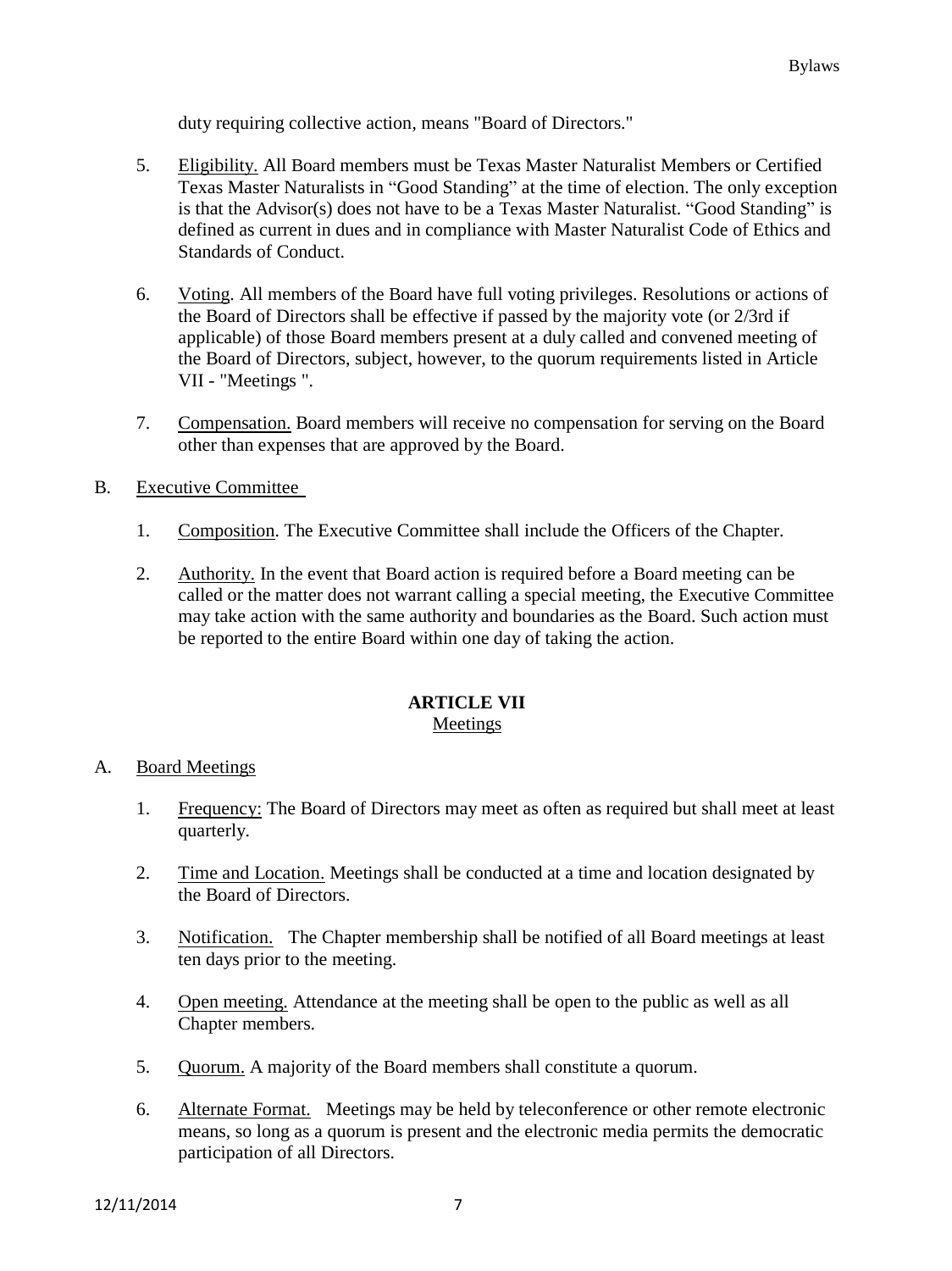### B. General Membership Meetings

- 1. Frequency. General Membership meetings or other Chapter-sponsored activities will be held at least once every two months. Special meetings may be called at the discretion of the President.
- 2. Time and Location. Meetings shall be conducted at a time and location designated by the Board of Directors.
- 3. Notification. Notification of each meeting shall be published in written form via conventional mail, email or other equivalent means to all members at least ten days prior to the meeting.
- 4. Quorum. Those voting members present at each duly called and convened meeting shall constitute a quorum.
- 5. Governance. The acts of the majority of the voting members present at each duly called and convened meeting shall be the acts of the general membership.
- C. Last General Membership Meeting (Election of Officers)
	- 1. Scheduling. The last general Chapter meeting of the calendar year will be known as the last General Membership Meeting.
	- 2. Election of Officers. Election of Officers will be held at the last General Membership Meeting.
	- 3. Quorum. Those voting members present at a duly called and convened last General Membership Meeting shall constitute a quorum.

### D. Special Meetings

- 1. Calling a Special Meeting. A special meeting may be called at the discretion of the Board of Directors.
- 2. Notification. Special meetings shall be announced to members by phone, mail, e-mail or other equivalent means at least two days before the meeting date.
- 3. Quorum. A quorum is 25% of the voting members.
- E. Board Action Without a Meeting.
	- 1. Rationale. In the event that Board action is required before a meeting can be called or the matter does not warrant calling a special meeting, Board action may be taken without a meeting.
	- 2. Voting. Action may be taken by phone or e-mail by an affirmative vote of a simple

12/11/2014 8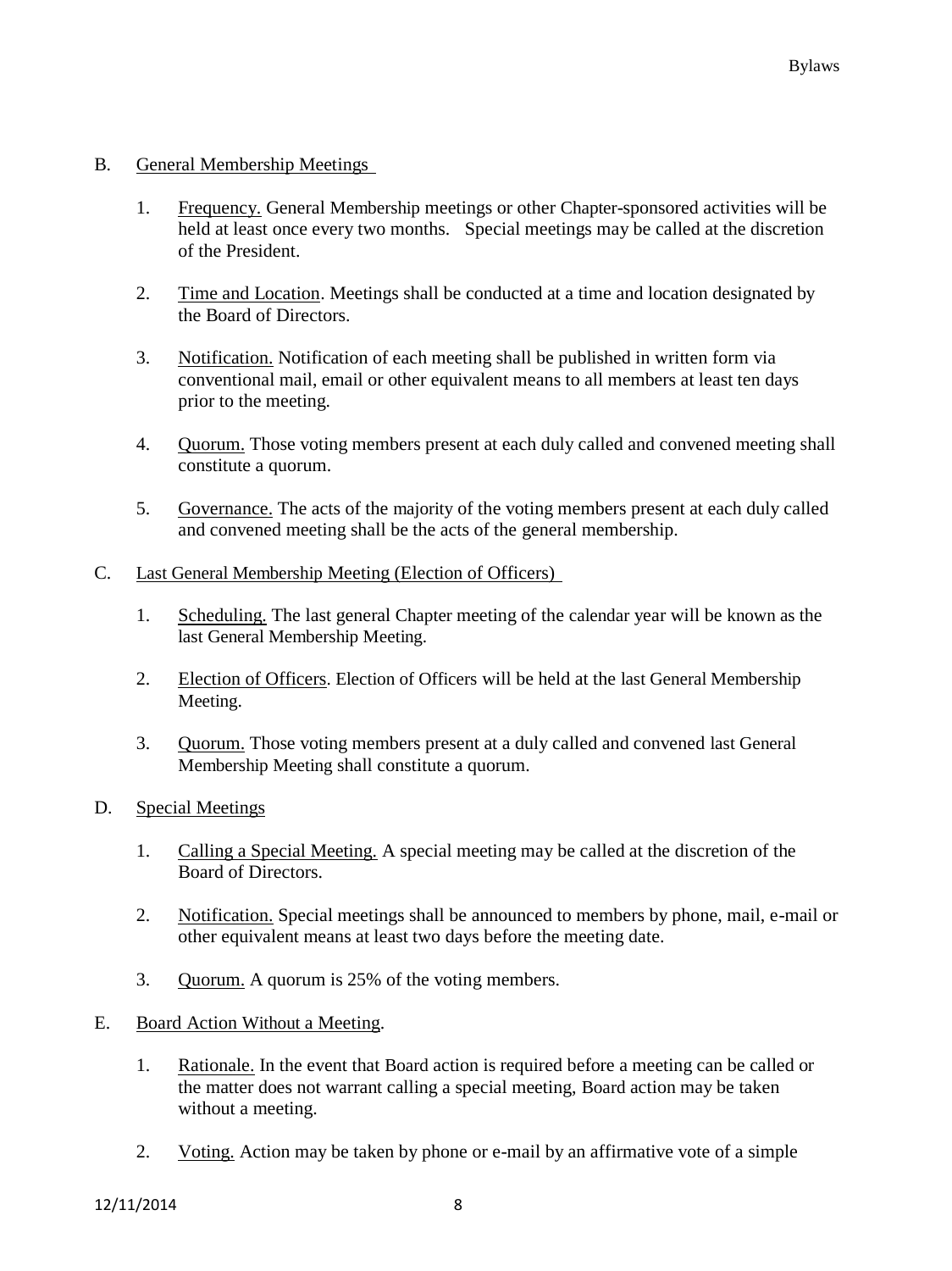majority of the voting members of the Board. Such action must be reported to the entire Board within one day of taking the action.

# **ARTICLE VIII**

Compliance with Master Naturalist Code of Ethics and Standards of Conduct

- A. Compliance. All members of the Chapter will adhere to the Code of Ethics and Standards of Conduct as established by the Texas Master Naturalist Program.
- B. Violation. Violation of either the Code of Ethics or the Standards of Conduct is a serious matter that reflects unfavorably on the entire Chapter. A formal process to investigate a charge of misconduct against a Member of any status, as well as disciplinary actions for those found in violation of the Code of Ethics or Standards of Conduct has been established by the Texas Master Naturalist Program and will be used to deal with these violations.

# **ARTICLE IX**

### Financial Controls

- A. Fiscal Year. The fiscal year shall be from January 1 through December 31.
- B. Chapter Funds
	- 1. Signature Authority. The Treasurer or President shall sign all checks, drafts or other instruments for payment of Chapter money or notes up to \$1000.00 for the Chapter. The Treasurer and President or the Treasurer and one other Officer approved by the Board shall sign all checks, drafts or other instruments for payment of money or notes of \$1000.00 or greater for the Chapter. Writing multiple checks, drafts or other instruments for payment of Chapter money or notes to the same entity for the same purpose to avoid the two signature requirement is prohibited.
	- 2. Expenditure Limits. Expenditure limits will be established and approved by the Board of Directors as set forth in the Chapter Operating Handbook.
- C. Financial Examination. The Chapter will conduct an examination of the financial records of the Chapter prior to the last scheduled Board meeting of the calendar year to review the Chapter's financial activities since the prior examination. The Treasurer will present the Chapter Financial Books to an ad hoc Financial Examination Committee. Results of the financial examination will be reported to the Board of Directors for approval at the last scheduled Board meeting of the calendar year. The report or a summary thereof may also be presented to the membership at the first general membership meeting of the new calendar year.
- D. Gifts and donations.
	- 1. Authority. The Chapter is authorized to accept and receive contributions, donations, and grants from any and all sources.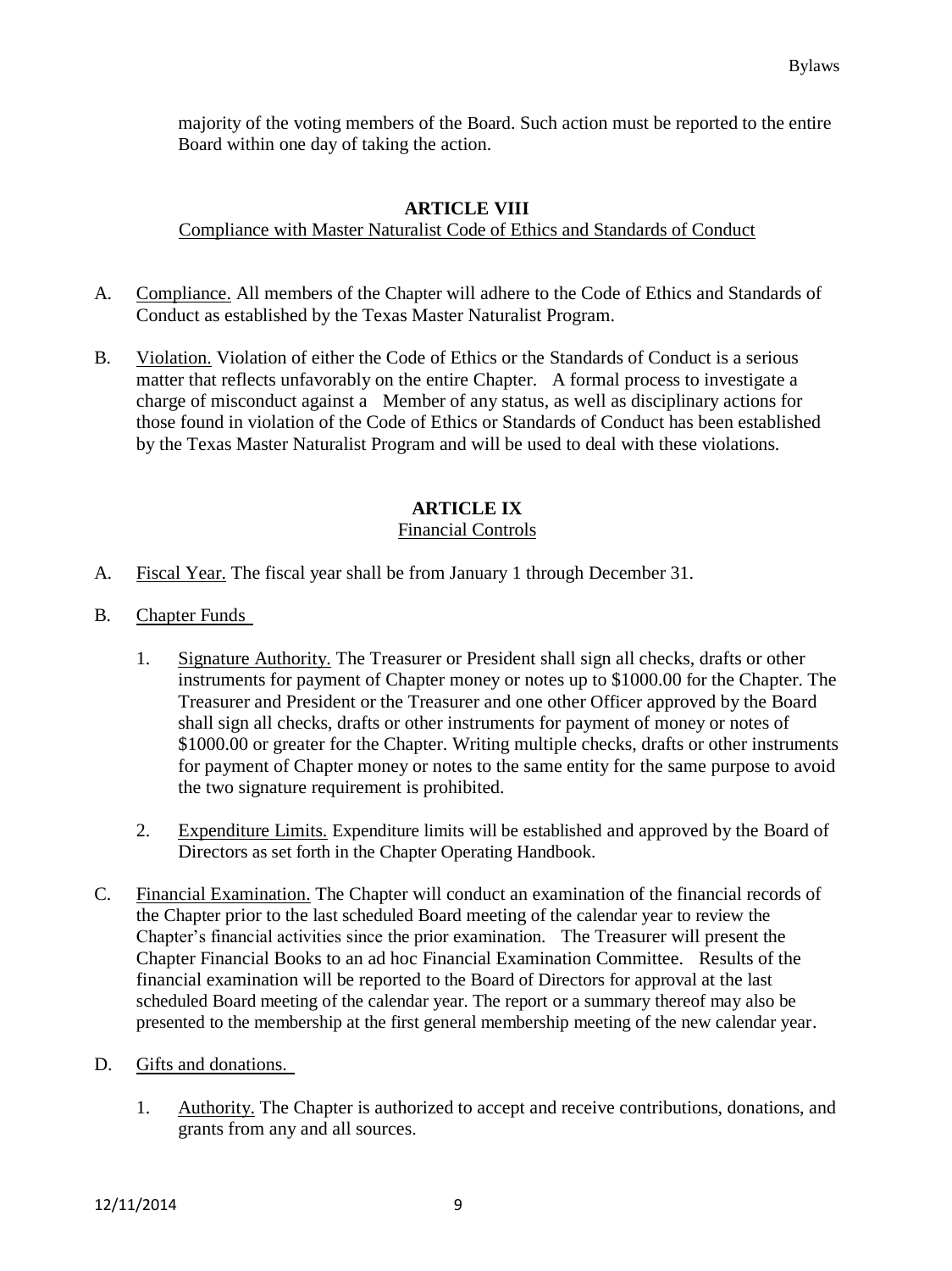- 2. Endorsement. Acceptance of any grant or gift restricted or unrestricted does not imply any form of endorsement by the Chapter for the source, services, products, or policies. Nor does it imply any benefit - past, present, or future - to be granted by the Chapter. Acceptance of any contract will not imply any endorsement, benefit or product beyond the deliverable services and products expressly contained in the contract.
- 3. Right of Refusal. It will be the general policy of the Chapter to accept contributions from any source. However, the Chapter retains the right to refuse any gift where, in the judgment of the Board of Directors, the reputation or perceived image of the grantor may be deemed injurious to the Chapter.

### **ARTICLE X** Adoption and Amendment of Bylaws

- A. State Bylaws Template. The Texas Master Naturalist Program provides a template for all Chapters to use to adopt and amend individual Chapter Bylaws. All Chapter Bylaws must be uniform across all Chapters and are to be adopted verbatim by each Chapter selecting an option for the 'Term of Officers' and an option for an Addendum for 501 (c) (3) Chapters. Chapters that desire to meet additional requirements to be recognized as a tax-exempt organization may or may not adopt the Addendum for 501 (c) (3) Chapters.
- B. Approval Before Vote. In order to ensure consistency, continuity and adherence of statewide guidelines, the initial Chapter Bylaws and any subsequent proposed amendments to Chapter Bylaws must be submitted in writing for approval by the Chapter Advisors and then the Director of the Texas Master Naturalist Program as a representative of the TMN State Committee before being submitted to the Chapter's general membership for a vote.
- C. Notification. Notice of the proposed adoption of Chapter Bylaws and all proposed amendments to the Chapter Bylaws with the date, time and place of consideration shall be presented in written form via conventional mail, email or other equivalent means to members at least 30 days prior to consideration by the membership.
- D. Membership Vote. These Bylaws may be amended by a two-thirds vote of members constituting a quorum after the proposed amendment has been approved by the Chapter's Advisors and the Director of the Texas Master Naturalist Program acting on behalf of the TMN State Committee.

#### **ARTICLE XI Dissolution**

- A. Dissolution Procedures. The Chapter may be dissolved via either of the following procedures:
	- 1. By The Membership.
		- a. Prior to a vote on dissolution, the State Director of the Texas Master Naturalist Program must approve the proposed dissolution.
		- b. The proposal for dissolution must be presented at a regular or special meeting with 30 days announcement to the membership prior to the vote.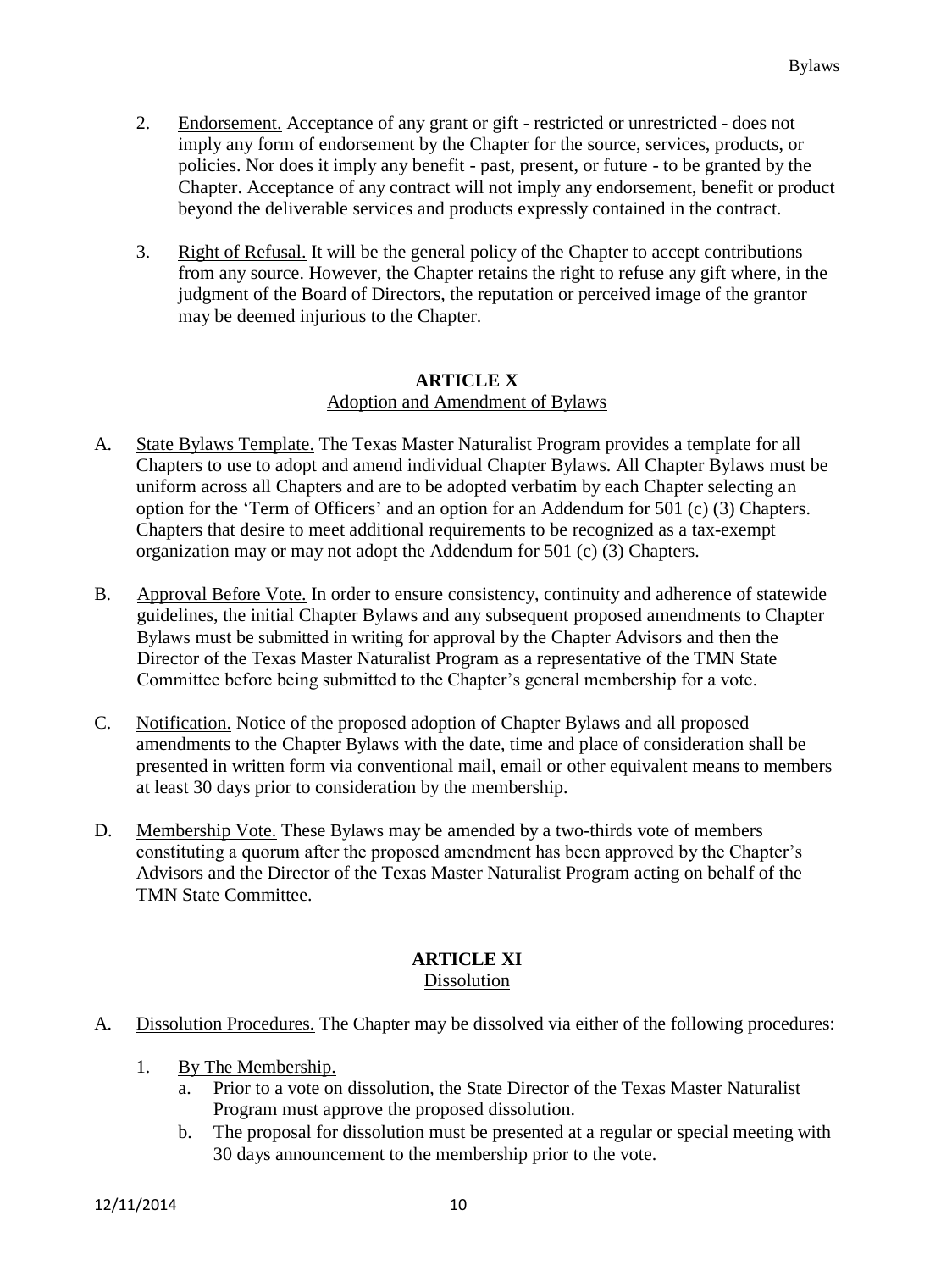- c. A vote of 2/3 of the certified members present at the regular or special meeting is required for dissolution.
- d. A letter must be submitted to the State Committee stating the results of the vote and why the Chapter chose to dissolve.
- 2. By The TMN State Committee.
	- a. This action shall be taken for reasons of gross malfeasance or serious violation of the ethics and standards of conduct of the Texas Master Naturalist organization by the Chapter and the belief that the situation is endemic and irreconcilable within the Chapter.
	- b. The Program Coordinator and State Committee will follow the procedures defined in the Chapter Management Guidelines.
	- c. The Program Coordinator will give notice of this action to the Chapter President and Board of Directors.
- 3. Merger With Another Chapter. As an alternative, a Chapter may petition the State Program Coordinator to dissolve the Chapter and to merge with an adjoining Chapter. The acquiring Chapter's membership and Board of Directors must be in agreement with the merger and formally approve the acquisition. The 'dissolving' Chapter's request must follow the guidelines of ARTICLE XI ,paragraph 'A' 1.
- B. Distribution of Remaining Assets.
	- 1. Dissolution Via ARTICLE XI, 'A'  $1 \& 2$ . Upon the dissolution of the Chapter, its net remaining assets shall be distributed to the State Program Coordinator to continue support and resources for the Chapters and Statewide Program or to other non-profit or charitable organizations involved in our Master Naturalist program activities as approved by the Chapter's Advisors and the State Program Coordinator.
	- 2. Dissolution Via ARTICLE XI, 'A' 3. The Chapter requesting dissolution may petition the State Program Coordinator to transfer their remaining assets to the acquiring Chapter, to be held in trust for a nominal period of time, to be utilized by the acquiring Chapter to support activities in counties of the dissolving Chapter to support activities consistent with the mission of the Texas Master Naturalist program. At the end of that nominal period, the remaining funds would become the assets of the acquiring Chapter.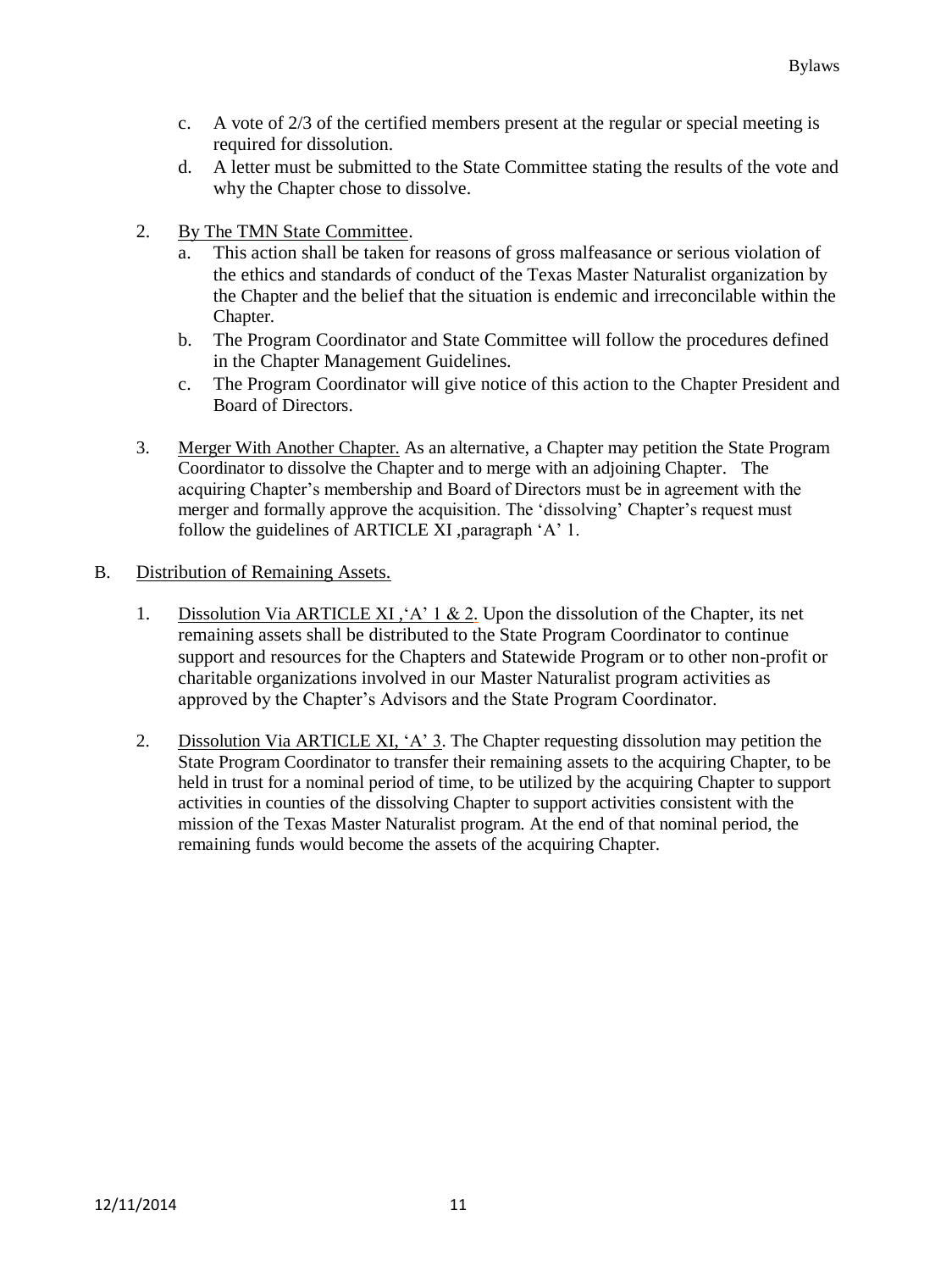*[The following Addendum for 501(c)3 chapters may be adopted by any Chapter]*

# Addendum for 501 (c) (3) Chapters

#### **Article I – Purpose**

The purpose of the conflict of interest policy is to protect this tax-exempt organization interests when it is contemplating entering into a transaction or arrangement that might benefit the private interest of an officer or director of the Organization or might result in a possible excess benefit transaction. This policy is intended to supplement but not replace any applicable state and federal laws governing conflict of interest applicable to nonprofit and charitable organizations.

#### **Article II – Definitions**

1. Interested Person

Any director, principal officer, or member of a committee with governing Board-delegated powers, who has a direct or indirect financial interest, as defined below, is an interested person.

2. Financial Interest

A person has a financial interest if the person has, directly or indirectly, through business, investment, or family: a. An ownership or investment interest in any entity with which the Organization has a transaction or arrangement, b. A compensation arrangement with the Organization or with any entity or individual with which the Organization has a transaction or arrangement, or c. A potential ownership or investment interest in, or compensation arrangement with, any entity or individual with which the Organization is negotiating a transaction or arrangement.

Compensation includes direct and indirect remuneration as well as gifts or favors that are not insubstantial.

A financial interest is not necessarily a conflict of interest. Under Article III, Section 2, a person who has a financial interest may have conflict of interest only if the appropriate governing Board or committee decides that a conflict of interest exists.

#### **Article III – Procedures**

1. Duty to Disclose

In connection with any actual or possible conflict of interest, an interested person must disclose the existence of the financial interest and be given the opportunity to disclose all material facts to the directors and members of committees with governing Board delegated powers considering the proposed transaction or arrangement.

- 2. Determining Whether a Conflict of Interest Exists After disclosure of the financial interest and all material facts, and after any discussion with the interested person, he/she shall leave the governing Board or committee meeting while the determination of a conflict of interest is discussed and voted upon. The remaining Board or committee members shall decide if a conflict of interest exists.
- 3. Procedures for Addressing the Conflict of Interest
	- a. An interested person may make a presentation at the governing Board or committee meeting, but after the presentation, he/she shall leave the meeting during the discussion of, and the vote on, the transaction or arrangement involving the possible conflict of interest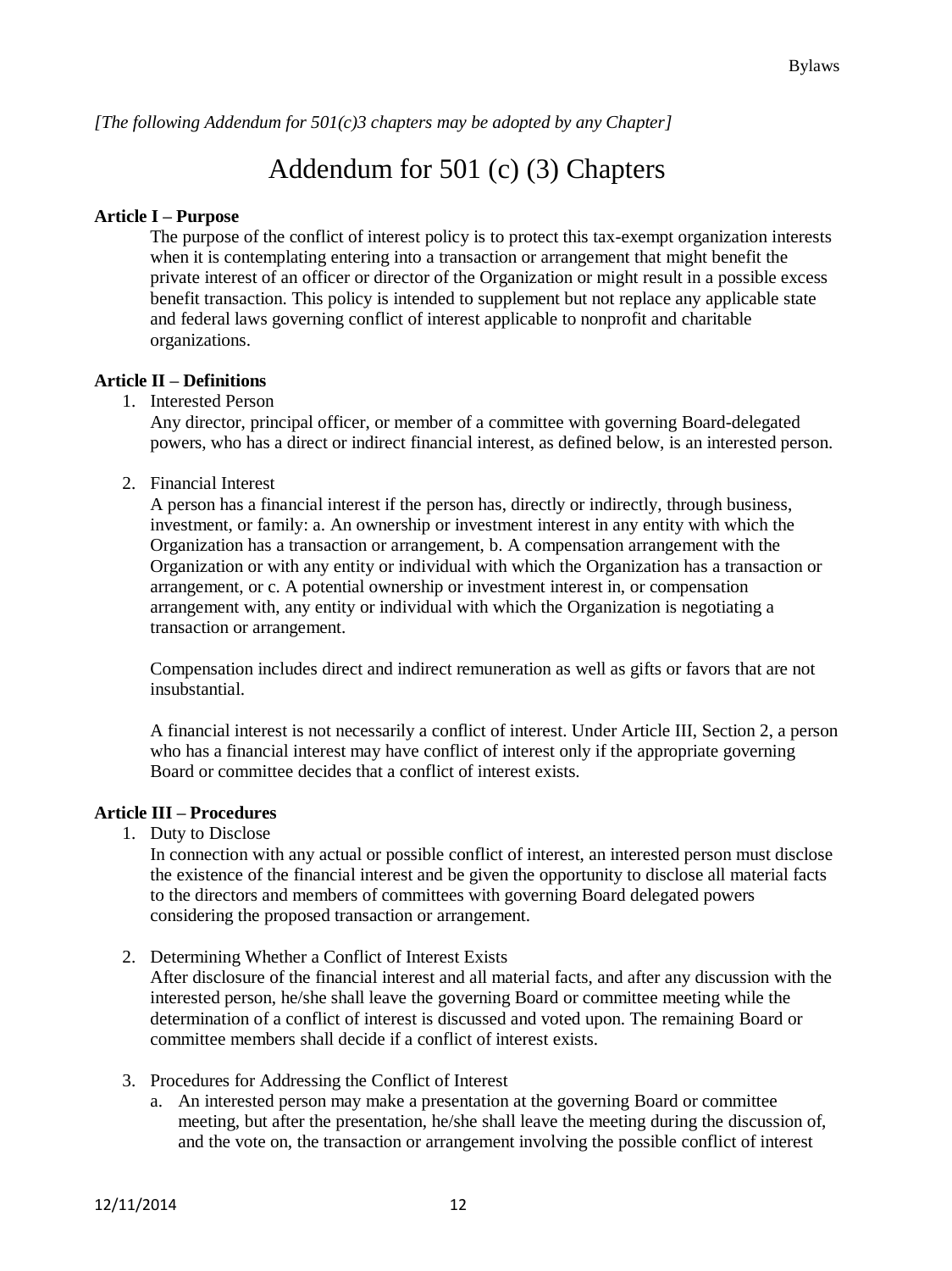- b. The chairperson of the governing Board of committee shall, if appropriate, appoint a disinterested person or committee to investigate alternatives to the proposed transaction or arrangement.
- c. After exercising due diligence, the governing Board or committee shall determine whether the Organization can obtain with reasonable efforts a more advantageous transaction or arrangement from a person or entity that would not give rise to a conflict of interest.
- d. If a more advantageous transaction or arrangement is not reasonably possible under circumstances not producing a conflict of interest, the governing Board or committee shall determine by a majority vote of the disinterested directors whether the transaction or arrangement is in the Organization's best interest, for its own benefit, and whether it is fair and reasonable. In conformity with the above determination it shall make its decision as to whether to enter into the transaction or arrangement.
- 4. Violations of the Conflict of Interest Policy
	- a. If the governing Board or committee has reasonable cause to believe a member has failed to disclose actual or possible conflict of interest, it shall inform the member of the basis for such belief and afford the member an opportunity to explain the alleged failure to disclose.
	- b. If, after hearing the member's response and after making further investigation as warranted by the circumstances, the governing Board or committee determines the member has failed to disclose an actual or possible conflict of interest, it shall take appropriate disciplinary and corrective action.

# **Article IV – Records of Proceedings**

The minutes of the governing Board and all committees with Board-delegated power shall contain:

- a. The names of the persons who disclosed or otherwise were found to have a financial interest in connection with an actual or possible conflict of interest, the nature of the financial interest, any action taken to determine whether a conflict of interest was present, and the governing Board's or committee's decision as to whether a conflict of interest in fact existed.
- b. The names of the persons who were present for the discussions and votes relating to the transaction or arrangement, the content of the discussion, including any alternatives to the proposed transaction or arrangement, and a record of any votes taken in connection with the proceedings.

### **Article V – Compensation**

- a. A voting member of the governing Board who receives compensation, directly or indirectly, from the Organization for services is precluded from voting on matters pertaining to that member's compensation.
- b. A voting member of any committee whose jurisdiction includes compensation matters and who receives compensation, directly or indirectly, from the Organization for services is precluded from voting on matters pertaining to that member's compensation.
- c. No voting member of the governing Board or any committee whose jurisdiction includes compensation matters and who receives compensation, directly or indirectly, from the Organization, either individually or collectively, is prohibited from providing information to any committee regarding compensation.

### **Article VI – Annual Statements**